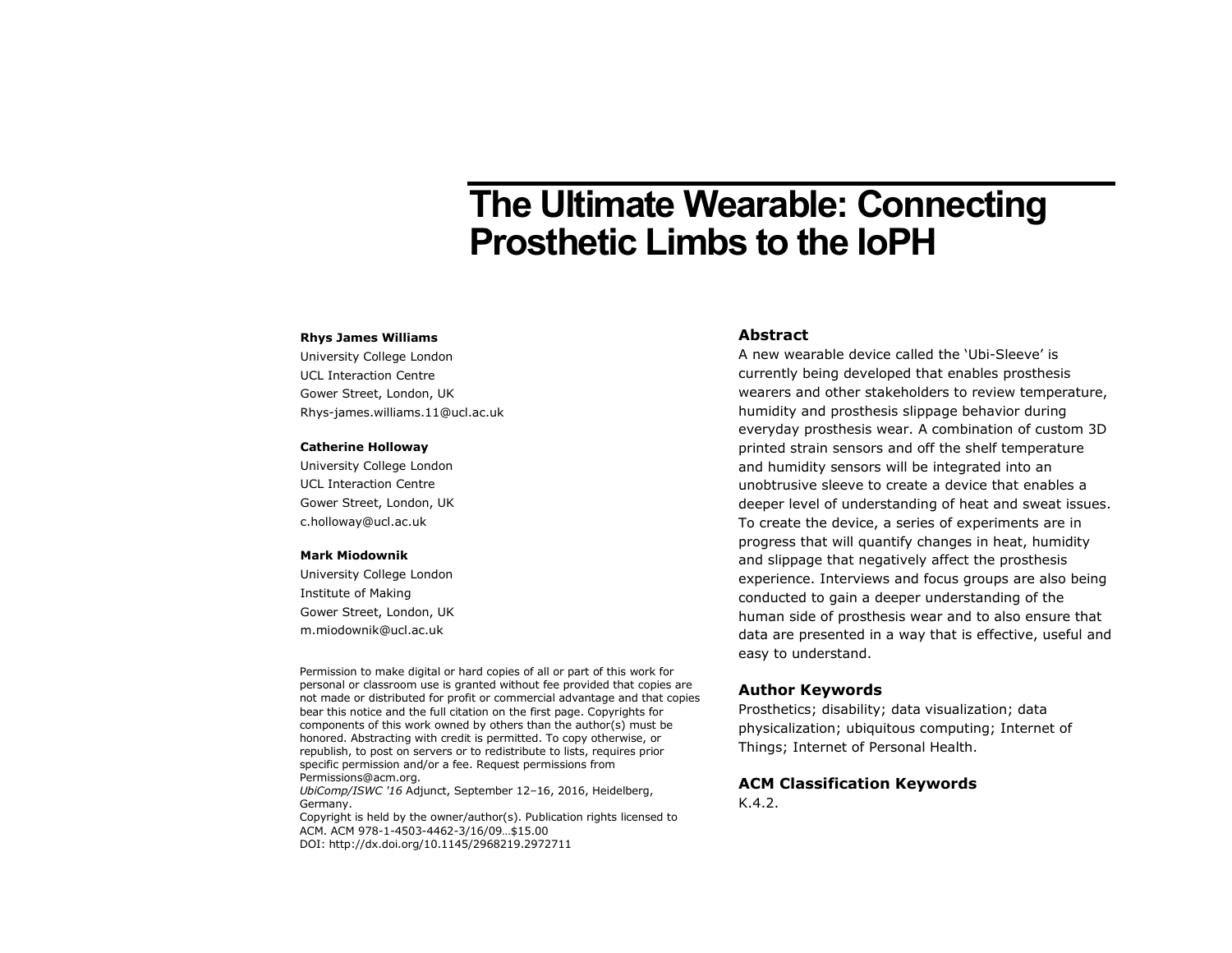

Figure 1: A typical prosthesis is made up of an elastomeric liner that directly contacts the skin, a hard, load bearing socket, a metal pilon (plus connectors) and an ankle and foot combination of some kind.

#### **Introduction**

Traditionally, computing has mainly been used to improve prosthetic function via microprocessor powered knees or ankles, rather than as a tool to understand how prosthetics are (or are not) used. Sensor based technologies have been adopted, but only to assess quantities such as pressure and shear forces and gait profile, with no understanding of how these affect the prosthesis wearing experience. This research aims to go beyond this and create a co-designed wearable device with integrated heat, humidity and strain sensors. At present, modern lower-limb prosthetic devices are typically made up of a foot, ankle, pilon, socket and silicone liner (figure 1). The liner component provides a coupling from skin to the prosthesis. Unfortunately, most liners are made out of impermeable materials that have low thermal transfer coefficients. As a result, the amputated limb cannot effectively transfer heat away from the body; and light physical exertion that causes small temperature changes in the total body system results in amplified rises in the amputated limb temperature [15]. This leads to sweating, which as a complaint is reported more frequently than instances of pain by prosthetic users. Sweating is also linked to a lower quality of life and is the most frequent reason to not use an upperlimb prosthesis [3]. A small amount of sweat weakens skin and increases friction between skin and the liner [5], which can lead to blistering and infection as the prosthesis slips during everyday use. The Ubi-Sleeve project aims to be the first demonstrator of how sensor technologies can be co-designed and integrated into prosthetics so they benefit multiple stakeholders.

#### **The lack of understanding of amputee life**

Prosthetic research was borne out of medical necessity and research is typically approached from a highly clinical perspective. As a result, the field has been criticised due to an over reliance on clinical outcome indicators which disregard important human and social outcomes and depict a narrow, simplistic representation of what life is actually like whilst wearing a prosthesis [7]. This is exemplified by the reliance on hours of prosthesis wear, or frequency of wear as a common representation of prosthesis 'success' [10] and a focus on laboratory experiments that are too controlled to provide any valid insights into real-world amputee life [4].

#### **Prescribing and designing for, not with**

Prescription has a massive effect on the success of a prosthetic device, so clinicians must be aware of all of the needs of the wearer when prescribing [11]. However, amputees often do not have an active role in selecting their prosthesis. This 'prescribing-for-not-with' process can result in greater rates of device abandonment [13]. Manufacturers have also stated that communication between themselves and prosthesis wearers is difficult, often causing change to be slow [12]. Prescription and design present situations where real-world sensor data can be collected and relayed to clinicians and manufacturers to improve relevant prescriptions and design solutions. This data also presents an opportunity for prosthesis wearer empowerment- a body of evidence that can be presented at prosthetist appointments could help wearers easily articulate their problems. Sullivan stated that "facts known only by physicians need to be supplemented by values only known by patients" [17]. An interpretation of this statement is that patient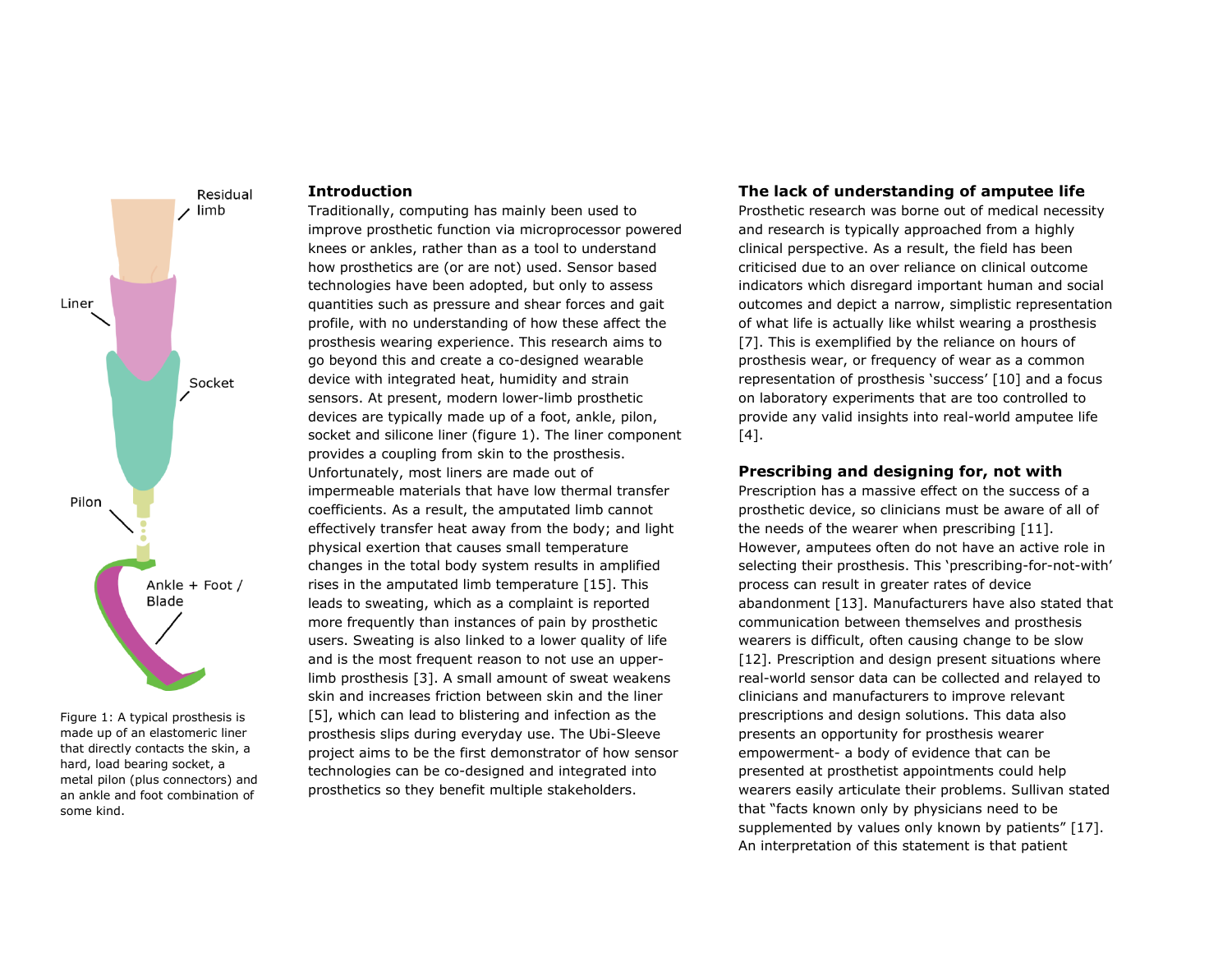

Figure 2: Temperature and humidity sensors will be in direct contact with the skin, underneath the liner. The Ubi-Sleeve will have integrated strain sensors to quantify prosthesis displacement and will be placed over the socket. All sensors will wirelessly relay data to a central processing unit and data will be presented.

knowledge, whilst important, is simply supplemental. If patient values were backed up with patient data, they would become patient facts. This presents an opportunity to shift to a non-hierarchical structure, where patient and physician facts can influence prosthesis design and prescription equally.

#### **Concept**

To facilitate this change, the Ubi-Sleeve (figure 2) will be a sensing device that enables 'in the wild' research into amputee life. The value of this data will be to quantify the levels of temperature and humidity change that results in increased of prosthesis slippage and a negative prosthesis experience. This will assist in identifying problems with an amputee's current prosthesis. It will also provide real-time and historic data in a meaningful and easy to understand way. For prosthesis wearers, this device can facilitate a deeper understanding of the issues they face during daily living and provide clinicians information that may improve prescriptions. For prosthesis manufacturers, this information will aid in the design of future prosthetic devices that are tailored to prevent heat and sweat issues occurring.

#### **Manufacturing**

A custom 3D printer is being developed that can print exclusively in gel and paste materials, including silicone rubber and hydrogels. The printer's design uses a combination of soft-sensor manufacturing techniques described by Muth et al. [14] and suspended 3D printing techniques of Bhattacharjee et al. [1]. Using this combined approach, we will be able to print unconstrained three dimensional soft strain sensors, as well as the necessary conductive tracking to integrate other sensors into the sleeve.

#### **Methods**

A multiphase mixed method approach will be used to facilitate explanatory and exploratory research. Wearable sensor and pervasive health monitoring frameworks [6,18] will be implemented in studies that quantify heat, sweat and displacement changes that result in a negative experience for prosthesis wearers. Experience sampling methods will be employed in tandem to asses the frequency and degree of negative experience [8]. In addition, face to face semistructured interviews are being conducted with amputees to explore the topics of daily wear of prosthetic limbs, with a specific focus on heat and sweat issues. This data will be analyzed using a theoretical thematic analysis approach [2] and will help inform the ideation process for different ways to present data and possible ways prosthesis wearers and prosthetists could interact with the data.

#### **Data Redundancy**

A preliminary study is currently in progress that uses a network of 16 temperature and 4 humidity sensors located in contact with the skin and the prosthesis. This will provide an insight into the temperature and humidity profiles over the entire limb for 5 lower limb prosthesis wearers in a contrived climate controlled laboratory setting and 'in the wild'. In the lab, participants will walk on a treadmill to simulate light physical exertion and in the wild setting, participants will be free to conduct their normal daily routine. Once acquired, the individual sensor data will be compared against the average network sensor reading. This many sensors would be difficult to discretely integrate into a device such as the Ubi-Sleeve. With this in mind, sensor positions that best track the average behaviour of the residual limb will be used to reduce the total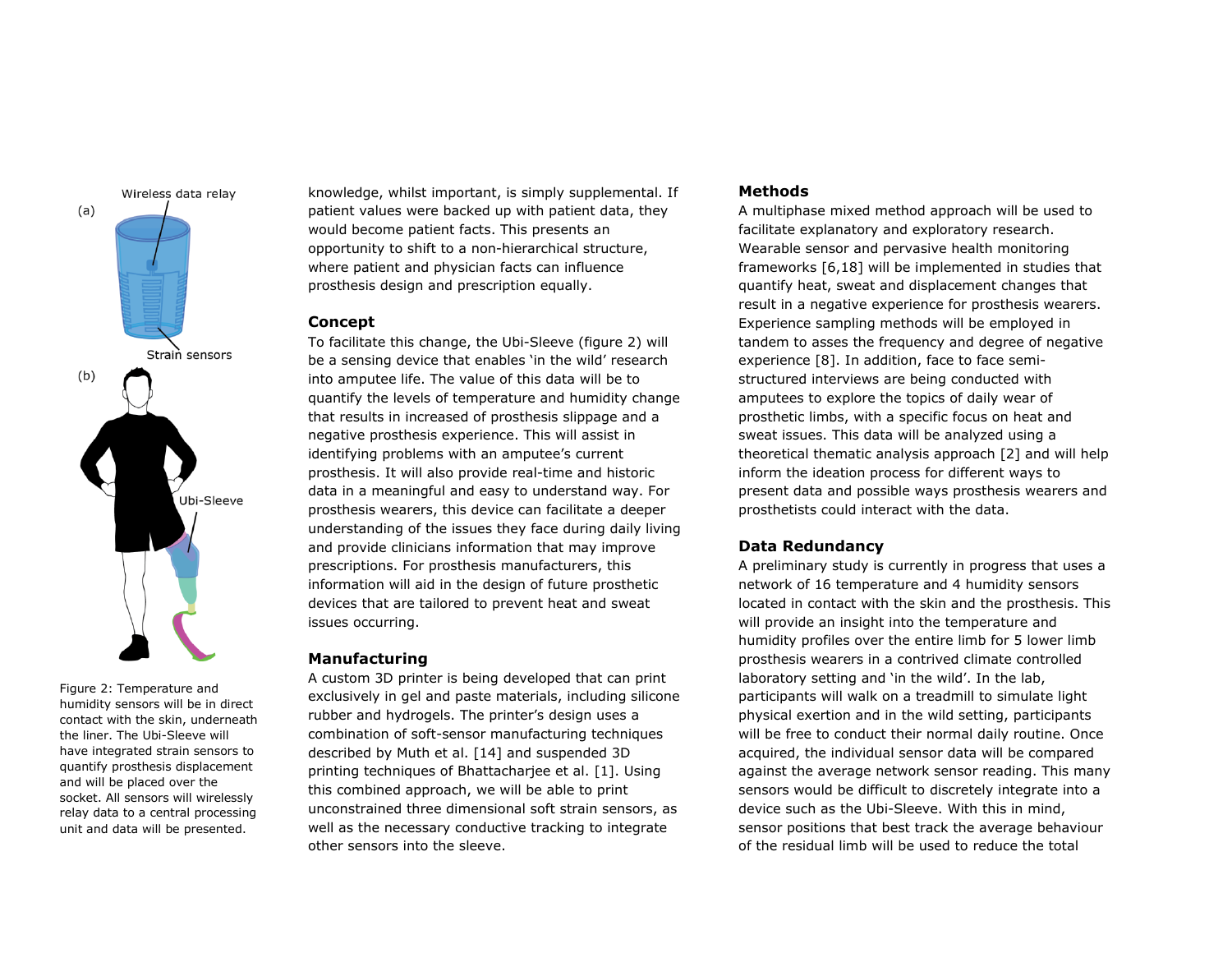number of sensors that are integrated into the Ubi-Sleeve.

### **Data visualization and physicalization**

An emerging theme from patient interviews has been the importance of heat and sweating changes at different times (both daily and seasonal) and locations. Different ways to visualize this data will be trialed with focus groups. Rather than rely on software based visualization, the possibility of presenting data change via a physical device (e.g. change in shape, movement, light) will be explored, with the designs being initially inspired by work by Posavec & Quick [16] and Houben et al. [9]. One amputee suggested that there must be multiple levels of visualization and include "at a glance", detailed "non expert" and detailed "expert" display options. This acknowledges the multistakeholder nature of prosthetics and the effect of situational context and technical confidence within the prosthesis wearer community.

### **Conclusion**

Connecting prosthetic limbs to the Internet of Personal Health will benefit multiple stakeholders. The approach described in this paper will ensure the Ubi-Sleeve is useable and useful for multiple stakeholders and will act as an exemplar of how HCI techniques and sensor technologies can be applied to medical problems to effectuate and facilitate change that benefits users, clinicians and manufacturers.

## **Acknowledgements**

Rhys James Williams is funded by the UCL Doctoral Training Programme in Medical Device Innovation. This programme is funded by UCL, EPSRC Doctoral Training Grants and the National Institute for Health Research

University College London Hospitals, Great Ormond Street Hospital and Moorfields Eye Hospital Biomedical Research Centres.

# **References**

- 1. Tapomoy Bhattacharjee, Steven M. Zehnder, Kyle G. Rowe, et al. 2015. Writing in the granular gel medium. *Science Advances* 1, 8: e1500655. http://doi.org/10.1126/sciadv.1500655
- 2. Virginia Braun and Victoria Clarke. 2006. Using thematic analysis in psychology. *Qualitative Research in Psychology* 3, 2: 77–101. http://doi.org/10.1191/1478088706qp063oa
- 3. Helena Burger and Črt Marinček. 1994. Upper limb prosthetic use in Slovenia. *Prosthetics and orthotics international* 18, 1: 25–33.
- 4. Chun Kan Gabriel Chu and Man Sang Wong. 2016. Comparison of prosthetic outcomes between adolescent transtibial and transfemoral amputees after Sichuan earthquake using Step Activity Monitor and Prosthesis Evaluation Questionnaire. *Prosthetics and Orthotics International* 40, 1: 58– 64. http://doi.org/10.1177/0309364614556837
- 5. S. Derler and L.-C. Gerhardt. 2012. Tribology of skin: review and analysis of experimental results for the friction coefficient of human skin. *Tribology Letters* 45, 1: 1–27.
- 6. M. ElHelw, J. Pansiot, D. McIlwraith, R. Ali, B. Lo, and L. Atallah. 2009. An integrated multi-sensing framework for pervasive healthcare monitoring. *2009 3rd International Conference on Pervasive Computing Technologies for Healthcare*, 1–7. http://doi.org/10.4108/ICST.PERVASIVEHEALTH20 09.6038
- 7. Allen W. Heinemann, William P. Fisher Jr, and Richard Gershon. 2006. Improving health care